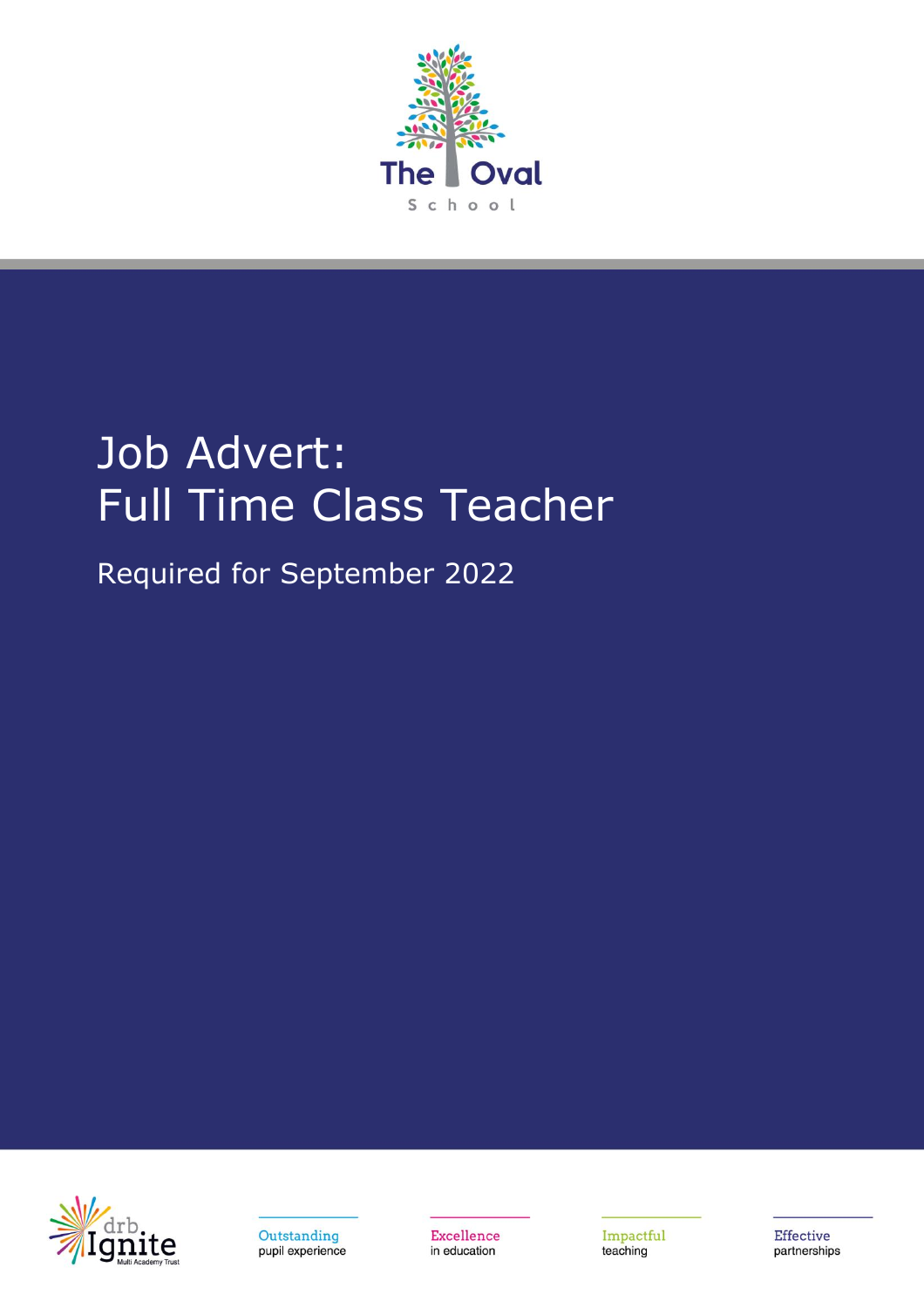## Full time Class Teacher *(required for September 2022)*



Salary: MPS

The Oval School, Whittington Oval, Yardley, Birmingham, B33 8JG. Tel 0121 464 3248

schooloffice@theoval.drbignitemat.org

Headteacher: Mrs Dawn Williams

A rare opportunity to join a fantastic teaching team at *The Oval School*, who motivate our pupils to become lifelong learners and independent thinkers.

As part of the drb Ignite Multi Academy Trust we like to think of ourselves as being a little different!

We are committed to providing all of our teachers with a first class teaching experience, through a supportive, inclusive ethos and well sequence package of continued professional development. We strive to create conditions which will enable you to thrive and that enhance your career development. By ensuring this, we believe that together we can enhance the learning experience and outcomes of all our children.

### **Within the trust you will have**:

- $\checkmark$  opportunities to share ideas and improve both your own and the school's practice
- $\checkmark$  a personalised career development plan
- $\checkmark$  your professional ambitions actively encouraged and supported
- ✓ opportunities to work with colleagues across a range of schools

### **The school will provide**:

- you with the opportunity to make a real difference in the lives of children, many of which are disadvantaged.
- $\checkmark$  a supportive Senior Leadership Team
- $\checkmark$  quality resources and a rich environment, to enable you to develop a personalised approach for every child you teach
- $\checkmark$  provide excellent CPD to support you in your career development